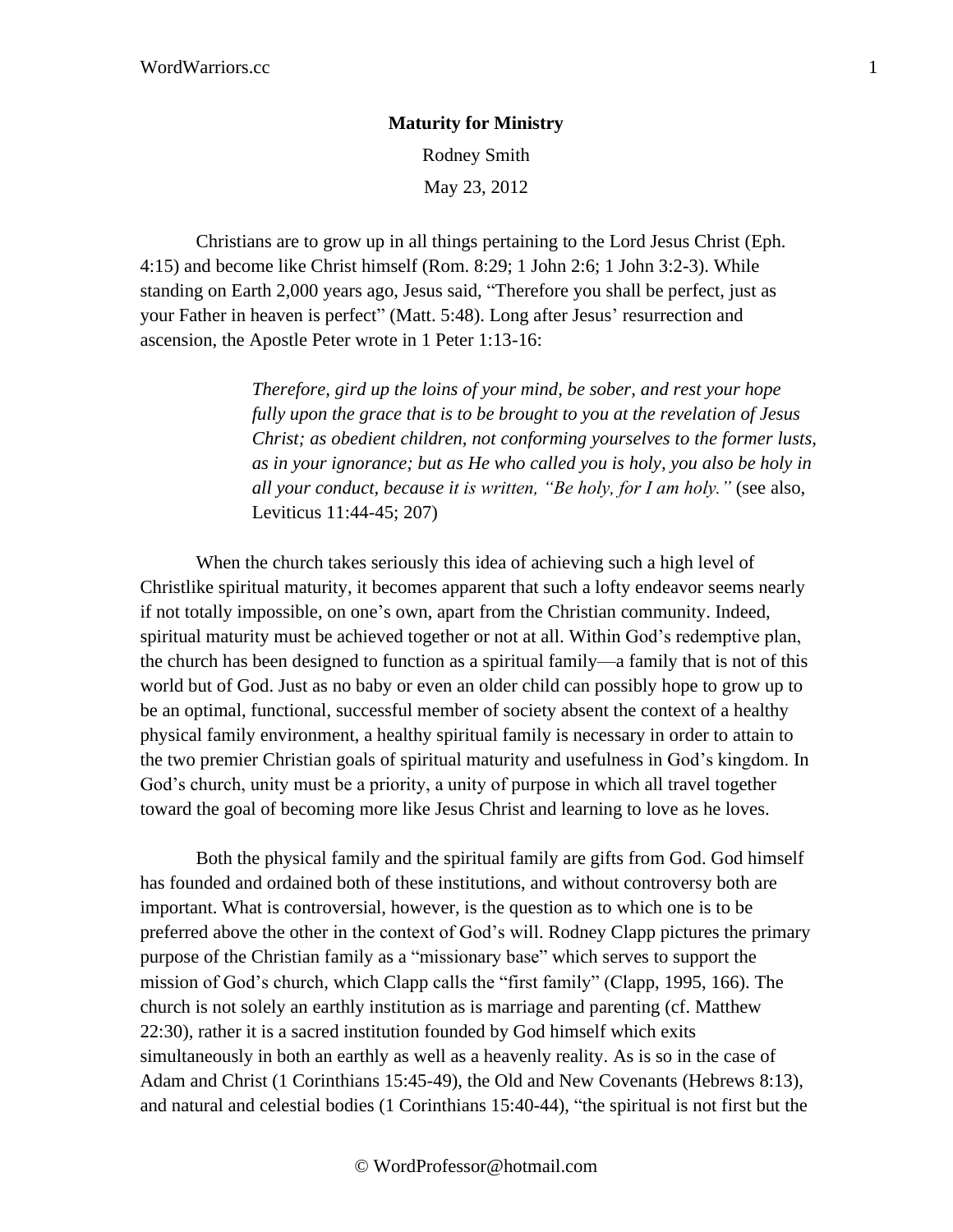natural" (v. 46). The first, physical creation was "very good" (Genesis 1:31), but the second, spiritual creation is much better (Hebrews 11:40).

Probably the most profound realization at which I have arrived in my Christian walk is the need for spiritual family. In his infinite and divine grace, the Creator of the universe chose to save humanity from the hideous grasp of sin and its consequences and, in his wisdom, created the church so that no believer would be left to their own devices. In the New Testament, alienation of a Christian from the church was one of the severest manners of disciplinary action, referred to by the apostle Paul as delivery of a person "to Satan for the destruction of the flesh," and, even in such extreme cases, the purpose was clearly stated, "that his spirit may be saved" (1 Corinthians 5:5).

As partakers of the spiritual new creation still living in the first creation, Christians are susceptible to weakness and failure because we still possess a fallen human nature (cf. Romans 7:15-25). God has apparently not chosen to totally eradicate the tainted and handicapped human state of being (nature), but he has provided a way to overcome and conquer it within the context of the present human condition. By placing his children in a spiritual family, God allows Christians the privilege of undergoing the process of transformational sanctification not only in cooperation with his indwelling presence but also with fellow members of his family.

God has not placed Christians in spiritual family solely for the benefit of individual believers but for the edification of the whole body of Christ (Ephesians 4:11- 12). The edification in Ephesians 4:12 is presented as the means to the end goal stated in verse 13. This goal is twofold. In one since, God desires individual Christians to mature until they become "perfect," which is defined as "the measure of the stature of the fullness of Christ." One the other hand, the author precedes this statement with the qualifier, "till we all come to the unity of the faith," and, grammatically, the "all" still applies to the goal of continuous maturation until perfection, or maturity, is reached. So the maturity of Christians, which is ordained by God, takes place in the context of the Christian family. This truth is implicitly found in the description of the overcomers in Revelation 12:11. On the one hand they overcome Satan "by the blood of the Lamb," referring to salvation of the individual person and entry into the church. On the other, they overcome "by the word of their testimony" which is their continued ministry for the edification and growth of the church.

The purpose for which God has called us to be his children and included us in his own special people supersedes our own individual transformation and spiritual wellbeing. He has called us "to be conformed to the image of his Son" so that Jesus might be the first "among many brethren" (Romans 8:29) and so that Christ's ministry might continue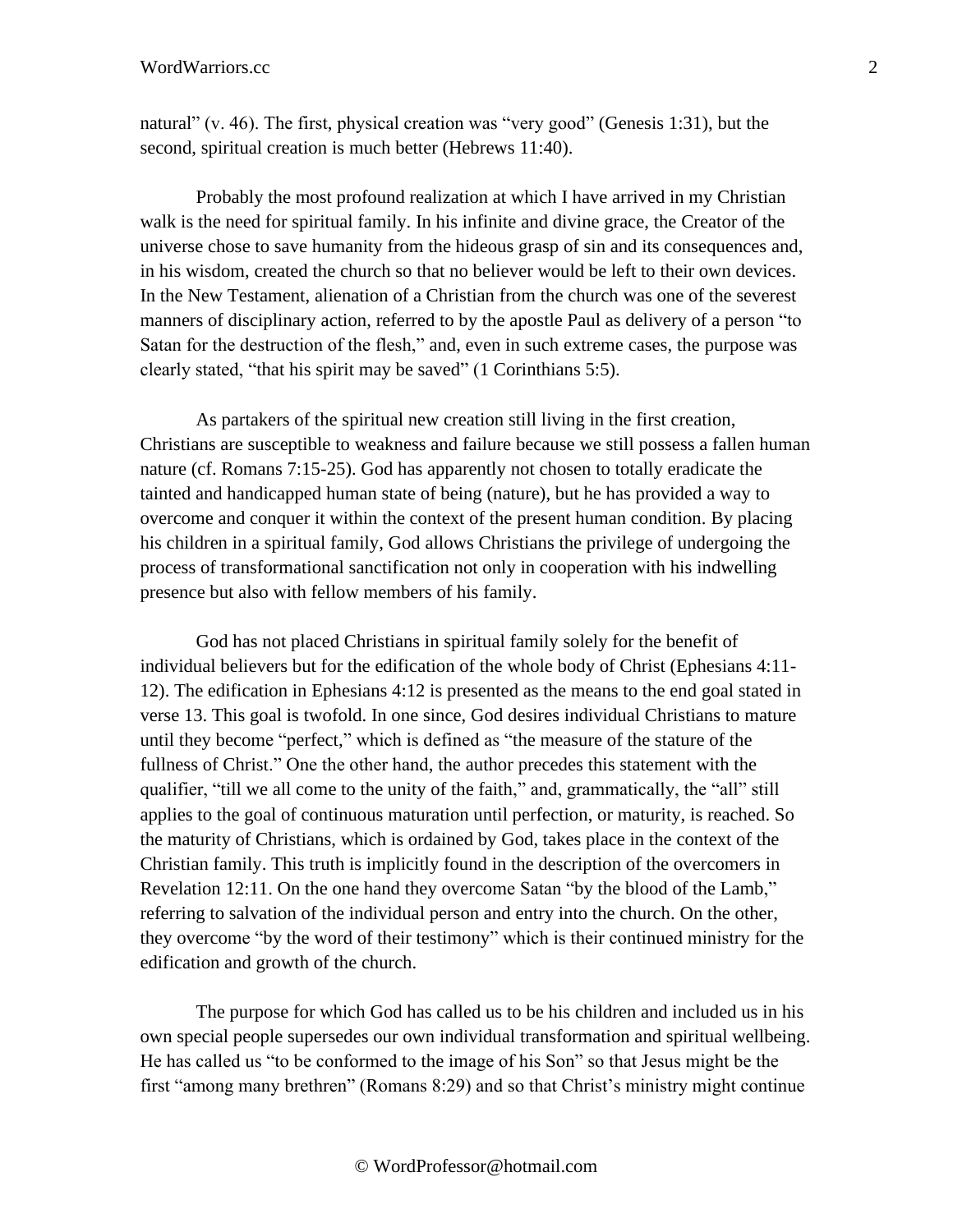to be carried out in the world (John 14:12). Certainly, God is concerned with and has provided for the salvation of the individual souls of humanity. By necessity, his divine plan goes beyond the individual and works to establish unity within the body of Christ so that the continued maturity of all Christians and the ministry of the gospel not only remains possible but actually takes place. "As Paul had it," Clapp writes, "we show—no, we *are*—*Christ* to the world by being his body, by worshipping together, helping one another materially and spiritually, using gifts of the Spirit for the common good" (Clapp, 1995, 157).